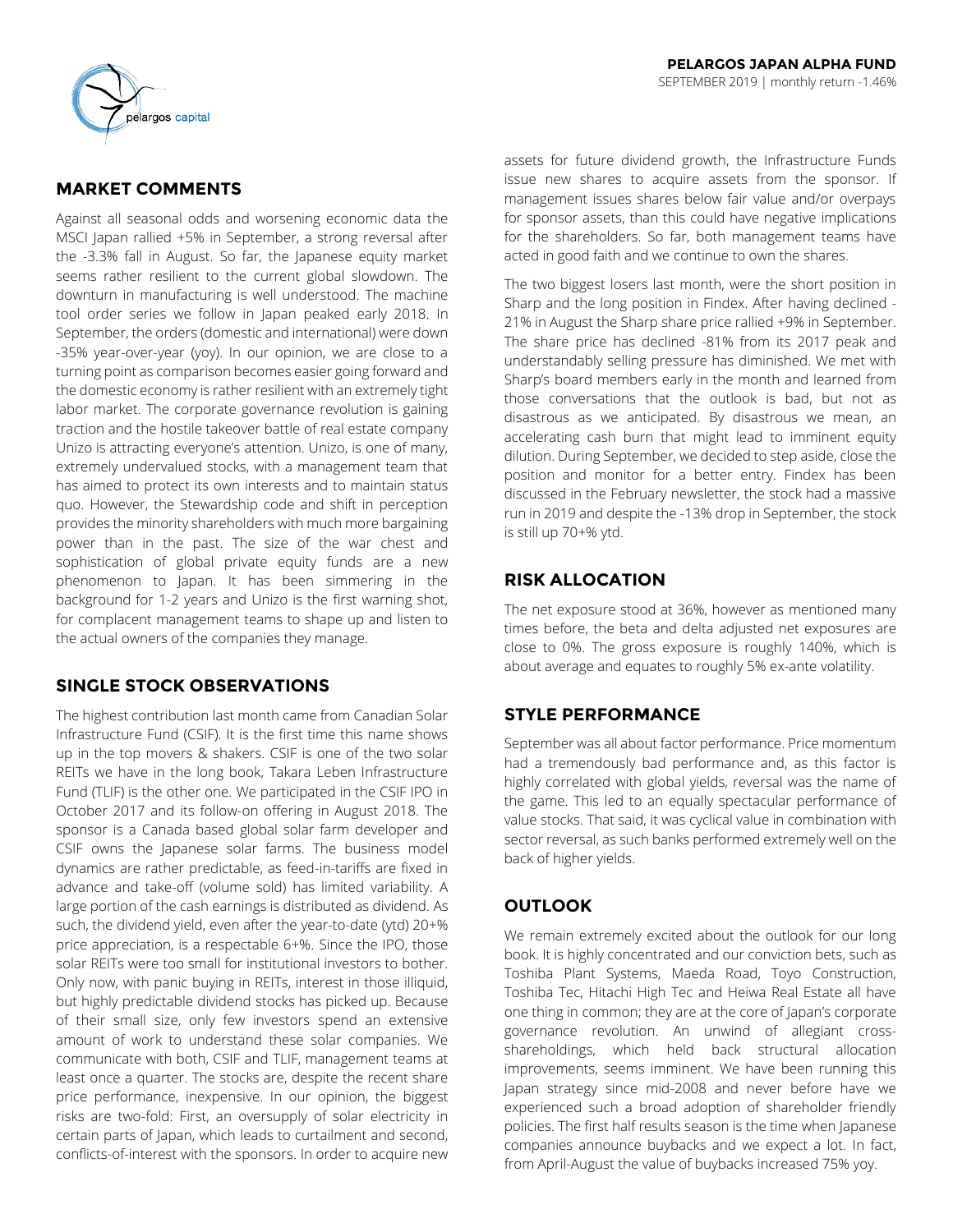

### **PELARGOS JAPAN ALPHA FUND** SEPTEMBER 2019 | monthly return -1.46%

# **FUND CHARTS AND FACTS**



### **TOP 5 GROSS POSITIONS**

| Maeda Road Const                           | Beta (ex-ante)         |
|--------------------------------------------|------------------------|
| Toshiba Plant Sy                           | Sharpe Ratio           |
| Taihei Dengyo                              | Sortino Ratio          |
| Ichigo Hotel REIT Investment C             | <b>Sterling Ratio</b>  |
| Canadian Solar Infrastructure Fund Ord Shs | Max Drawdown (monthly) |

#### **TOP 5 MOVERS**

| Canadian Solar Infrastructure Fund Ord Sh | 0.36% |
|-------------------------------------------|-------|
| Hitachi High Tec                          | 0.35% |
| Toshiba Plant Sy                          | 0.32% |
| Toyo Constructio                          | 0.30% |
| Ichigo REIT                               | 0.29% |

#### **TOP 5 SHAKERS**

| Sharp Corp  | $-0.28%$ |
|-------------|----------|
| Findex Inc. | $-0.27%$ |
| Panasonic   | $-0.25%$ |
| Creo        | $-0.22%$ |
| Fanuc Corp  | $-0.21%$ |

#### **FUND FACTOR**

|                        | Long   | Short   |
|------------------------|--------|---------|
| Price to Earnings (PE) | 16.9   | 23.7    |
| EV/EBITDA              | 10.6   | 11.0    |
| Price to Book (PB)     | 1.5    | 7.0     |
| Dividend Yield         | 3.0    | 2.0     |
| EV/IC                  | 1.0    | 1.8     |
| 1 month momentum       | 4.3    | 3.9     |
| 12-1 month momentum    | $-1.0$ | $-16.7$ |

#### **FUND PERFORMANCE\* GENERAL STATISTICS**

| Month to date performance     | $-1.46\%$ | % Return long book  |
|-------------------------------|-----------|---------------------|
| Year to date performance      | 4.08%     | % Return short book |
| Inception to date performance | 44.65%    | # Long stocks       |
| *based on share class B EUR   |           | # Short stocks      |

#### **FUND FACTS\***

| Fund size in mln EUR | 95.44  | # Up days / Down days |
|----------------------|--------|-----------------------|
| Fund size in mln USD | 104 05 | Turnover as % NAV     |
| Firm size in mln FUR | 199.61 |                       |
| Firm size in mln USD | 217.62 | 200%                  |

#### **RISK STATISTICS**

| Net Exposure                              | 36%     |
|-------------------------------------------|---------|
| Gross Exposure                            | 139%    |
| Volatility (ex-ante; 3 months daily data) | 4.7%    |
| Beta (ex-ante)                            | 0.11    |
| Sharpe Ratio                              | 0.49    |
| Sortino Ratio                             | 0.86    |
| <b>Sterling Ratio</b>                     | 0.40    |
| Max Drawdown (monthly)                    | $-8.4%$ |
| Annualized Return                         | 3.3%    |

### **SECTOR EXPOSURES (IN PERCENT)**

|                                           |          | Annualized Return                    |               |                |                | 3.3%           |
|-------------------------------------------|----------|--------------------------------------|---------------|----------------|----------------|----------------|
| <b>TOP 5 MOVERS</b>                       |          |                                      |               |                |                |                |
| Canadian Solar Infrastructure Fund Ord Sh | 0.36%    | <b>SECTOR EXPOSURES (IN PERCENT)</b> |               |                |                |                |
| Hitachi High Tec                          | 0.35%    |                                      | suo-          | Short          |                | Gross          |
| Toshiba Plant Sy                          | 0.32%    |                                      |               |                | $\frac{1}{2}$  |                |
| Toyo Constructio                          | 0.30%    | Consumer Discretionary               | 6             | $-3$           | $\overline{3}$ | 8              |
| Ichigo REIT                               | 0.29%    | Consumer Staples                     | 3             | $-14$          | $-11$          | 17             |
|                                           |          | Energy                               | $\Omega$      | $\Omega$       | $\overline{0}$ | $\overline{0}$ |
| <b>TOP 5 SHAKERS</b>                      |          | Financials                           |               | $\Omega$       |                |                |
| Sharp Corp                                | $-0.28%$ | Health Care                          | $\mathcal{P}$ | $\overline{0}$ | $\overline{2}$ | $\overline{2}$ |
| Findex Inc.                               | $-0.27%$ | Industrials                          | 32            | -8             | 24             | 39             |
| Panasonic                                 | $-0.25%$ | Information Technology               | 11            | $\Omega$       | 11             | 11             |
| Creo                                      | $-0.22%$ | <b>Materials</b>                     | 5             | $\Omega$       | 5              | 5              |
| Fanuc Corp                                | $-0.21%$ | Real Estate                          | 19            | $-3$           | 16             | 22             |
|                                           |          | <b>Telecommunication Services</b>    |               | $-5$           | $-4$           | 6              |
| <b>FUND FACTOR</b>                        |          | Utilities                            | 8             | 0              | 8              | 8              |

| <b>GENERAL STATISTICS</b> |       |
|---------------------------|-------|
| % Return long book        | 3.26% |
| % Return short book       | 6.40% |
| # Long stocks             | 46    |
| # Short stocks            | 20    |
| % Long stocks 1           | 74%   |
| % Short stocks L          | 20%   |
| # Up days / Down days     | 11/10 |
| Turnover as % NAV         | 41%   |